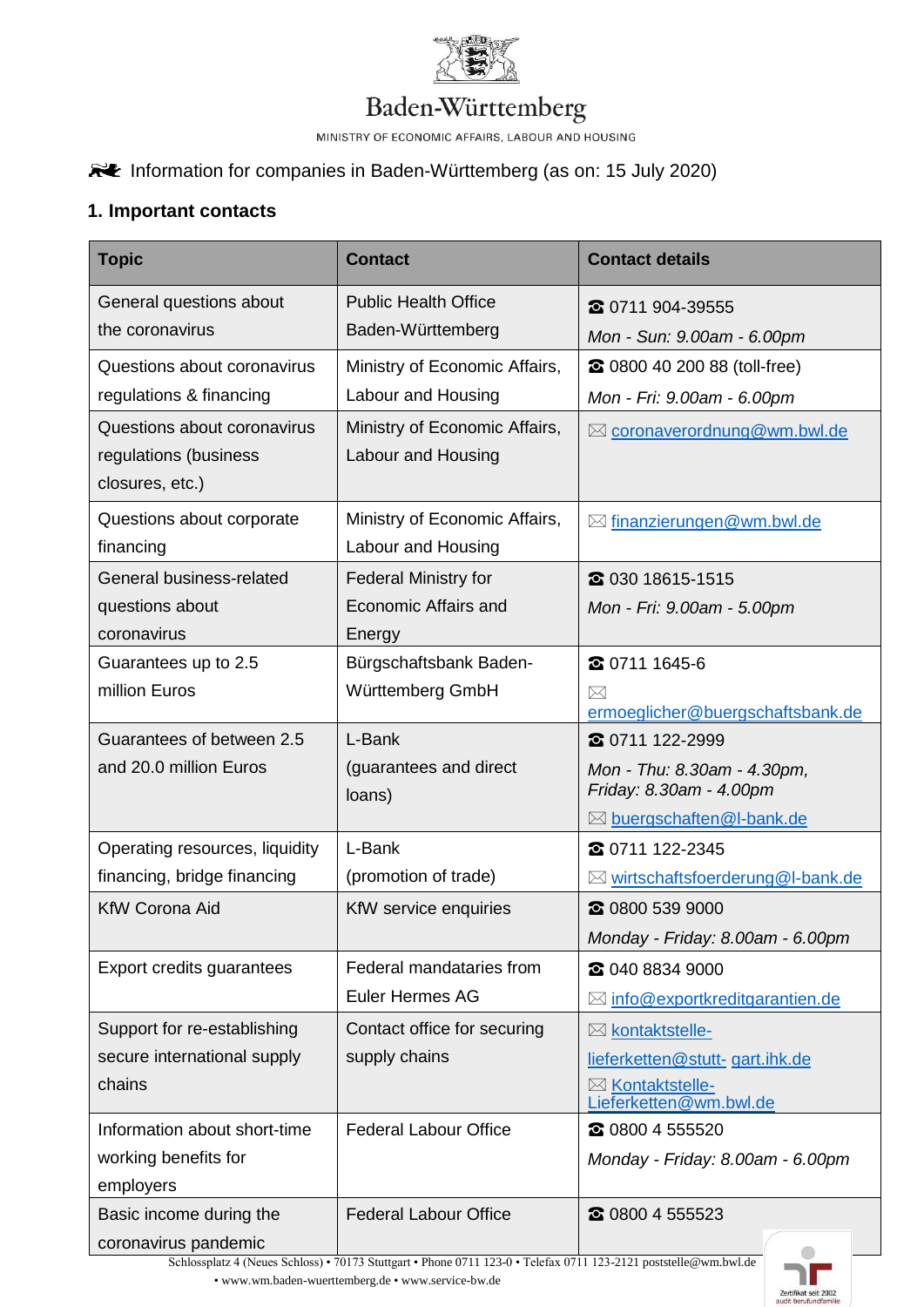# **2. Specific support for affected companies in Baden-Württemberg**

Note: Please refer to https://wm.baden-wuerttemberg.de/de/wirtschaft/informationen-zuden-au[swirkungen-des-coronavirus/](https://wm.baden-wuerttemberg.de/de/wirtschaft/informationen-zu-den-auswirkungen-des-coronavirus/) for detailed and continually updated information tailored to the needs of businesses and employees in Baden-Württemberg.

| Emergency<br>Liquidity<br>relief/grants<br>support | Short-time<br>benefits | <b>Tax relief</b><br>schemes | Other<br>support |
|----------------------------------------------------|------------------------|------------------------------|------------------|
|----------------------------------------------------|------------------------|------------------------------|------------------|

| <b>Corona Emergency Relief I</b> |  |
|----------------------------------|--|
|----------------------------------|--|

On 25th March 2020, the Ministry of Economic Affairs, Labour and Housing of Baden-Württemberg launched an emergency relief programme to support self-employed individuals, companies with up to 50 employees, and independent professionals by providing them with one-off non-refundable subsidies. This emergency relief programme, amounting to more than 2.2 billion Euros, helped just under 240,000 companies secure the continued existence of their business and bridge acute coronavirus-related liquidity shortages. Applications for emergency relief could be filed up until May 31, 2020.

■ For more information:<https://wm.baden-wuerttemberg.de/soforthilfe-corona>

#### **Corona Interim Aid**

The extent of the economic impact of the pandemic means that many businesses are still experiencing a serious decline in revenues. The issue of ensuring the continued existence of companies is therefore still acute. On 12th June 2020, the German Federal Government therefore agreed on the framework for a cross-sectoral interim aid programme providing additional support to companies affected by significant decreases in revenue. The interim aid programme is an intersectoral grant programme with a runtime of three months (June to August 2020) and a maximum volume of 25 billion Euros.

The state of Baden-Württemberg will be supplementing this federal aid programme by providing funding for fictive management salaries. As the German Federal Government has explicitly excluded the cost of living and entrepreneurs' salaries from the costs eligible for federal funding, the programme of the federal government will be topped up  $-$  as already occurred with the Corona Emergency Relief – by a grant provided by the state of Baden-Württemberg which will fund a fictive entrepreneur's salary of up to 1180 Euros per month according to the individual decrease in turnover.

**■** Information on interim support: [www.ueberbrueckungshilfe-unternehmen.de](http://www.ueberbrueckungshilfe-unternehmen.de/) For more information, please refer to: [https://wm.baden-wuerttemberg.de/de/](https://wm.baden-wuerttemberg.de/de/service/foer-) [service/foer](https://wm.baden-wuerttemberg.de/de/service/foer-)[derprogramme-und-aufrufe/liste-foerderprogramme/ueberbrueckungshilfe](https://wm.baden-wuerttemberg.de/de/service/foerderprogramme-und-aufrufe/liste-foerderprogramme/ueberbrueckungshilfe-corona/)[corona/](https://wm.baden-wuerttemberg.de/de/service/foerderprogramme-und-aufrufe/liste-foerderprogramme/ueberbrueckungshilfe-corona/)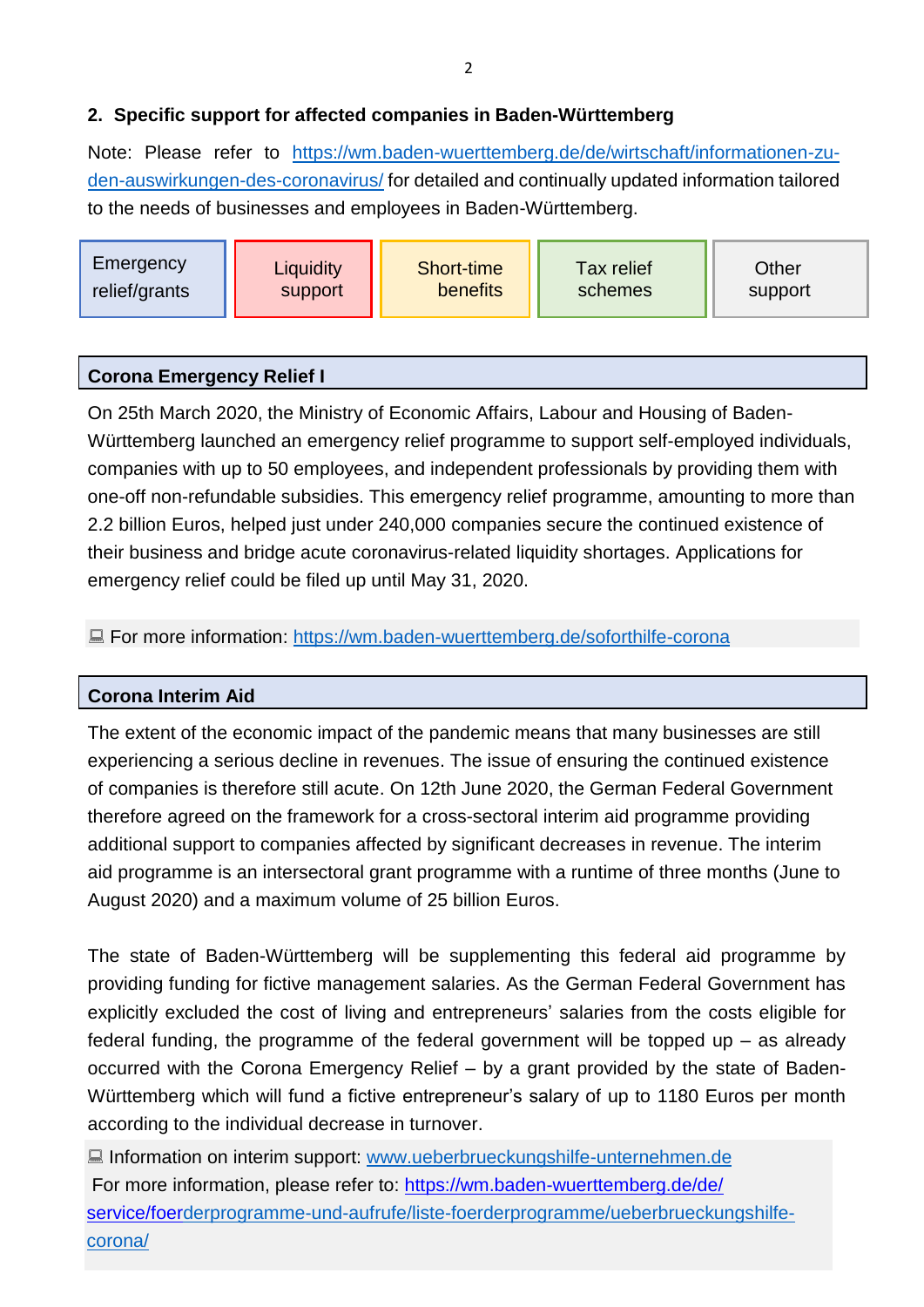#### **Corona Stabilisation Support for the Hotel and Catering Sector**

Suitable grants from the Corona Stabilisation Support programme for the hotel and catering sector aim to provide additional financial aid to restaurants, catering businesses and hotels which have taken a direct economic hit from the coronavirus pandemic to compensate for newly arisen or ongoing liquidity shortages and ensure the economic survival of these businesses. Businesses, social institutions and self-employed persons working in the hotel and catering sector who are in extreme financial straits or whose livelihood is threatened because of the liquidity shortages caused by the coronavirus pandemic will receive support in the form of a one-off, non-repayable stabilisation grant. The stabilisation grant varies depending on the number of employees, with the maximum sum available for a period of three months amounting to:

- 3000 Euros for the business, as well as
- up to a further 2000 Euros for every employee based on equivalent full-time working hours.

The amount of the stabilisation grant is limited to a documented liquidity shortage during the funding period. The funding period is defined as a continuous period of not more than three months, which starts on 1st May 2020 at the earliest and ends on 30st November 2020 at the latest. If the applicant has already received Corona Emergency Relief from the state of Baden-Württemberg, then the earliest date on which the funding period may start is one day after the expiry of the period covered by the emergency relief received.

Applications for stabilisation grants can be filed from 1st July 2020.

 $\Box$  For information on the programme, on filing an application, and contacts, please refer to: <https://wm.baden-wuerttemberg.de/stabilisierungshilfe-HOGA>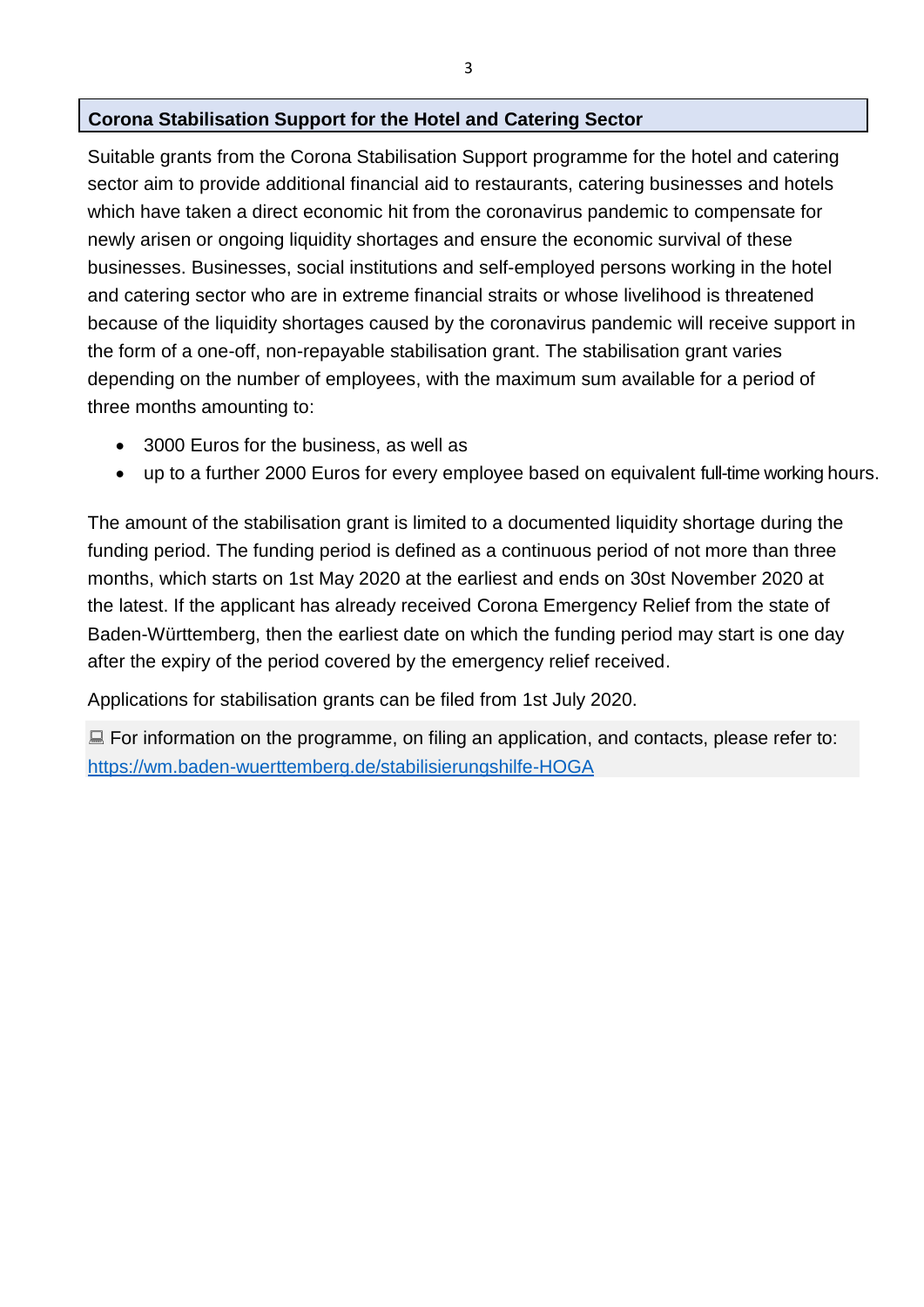## **Liquidity Support Funding**

A number of established funding instruments together with the corona relief funds from the government-owned development bank, the Kreditanstalt für Wiederaufbau (KfW), are available to commercial businesses and professional companies in Baden-Württemberg to help them bridge liquidity shortages.

Important note: In general, the principle of working with your main bank (**Hausbankenverfahren**) applies**.** This means that businesses should not file their grant application with the funding institution but should submit their application directly to their main bank. The company's main bank knows the company and will therefore be able to quickly check the application and pass it on to the respective funding institution. The lending decision is taken by the company's main bank.

# **Subsidised loans from L-Bank**

### Liquidity Loan Plus and Liquidity Loans

Liquidity loans are available to small and medium-sized commercial businesses and selfemployed professionals (usually with a maximum of 500 employees) to cover their liquidity needs; the duration of the loan can range from four to ten years, and standard loans of up to 5 million Euros are available. Companies can choose from the following options:

- Liquidity Loan Plus (newly available from 1st June 2020) is a low-interest loan with a repayment bonus amounting currently to 10 percent of the loan amount but not exceeding 300,000 Euros as well as an optional corona relief guarantee from Bürgschaftsbank Baden-Württemberg or L-Bank of up to 90 percent of the default risk.
- A standard-type liquidity loan which takes the form of a low-interest loan with optional individual guarantees or combined guarantees ("Kombi-Bürgschaften 50") from Bürgschaftsbank Baden-Württemberg or L-Bank.

### ■ For more information: [www.l-bank.de/liquiditaet](http://www.l-bank.de/liquiditaet)

### Start-up Financing / Growth Financing

Working capital grants which are available in the context of start-up or growth financing can also be used as an alternative to applying for a liquidity loan; however, these have a standard credit period of 5 years and no option for early repayment without incurring additional charges.

■ For more information: [www.l-bank.de/gf](http://www.l-bank.de/gf) and [www.l-bank.de/wf](http://www.l-bank.de/wf)

# Further Training Financing 4.0

Funding is available to companies which sign up their employees for additional training with qualifications to avoid placing them on short-time working hours and to businesses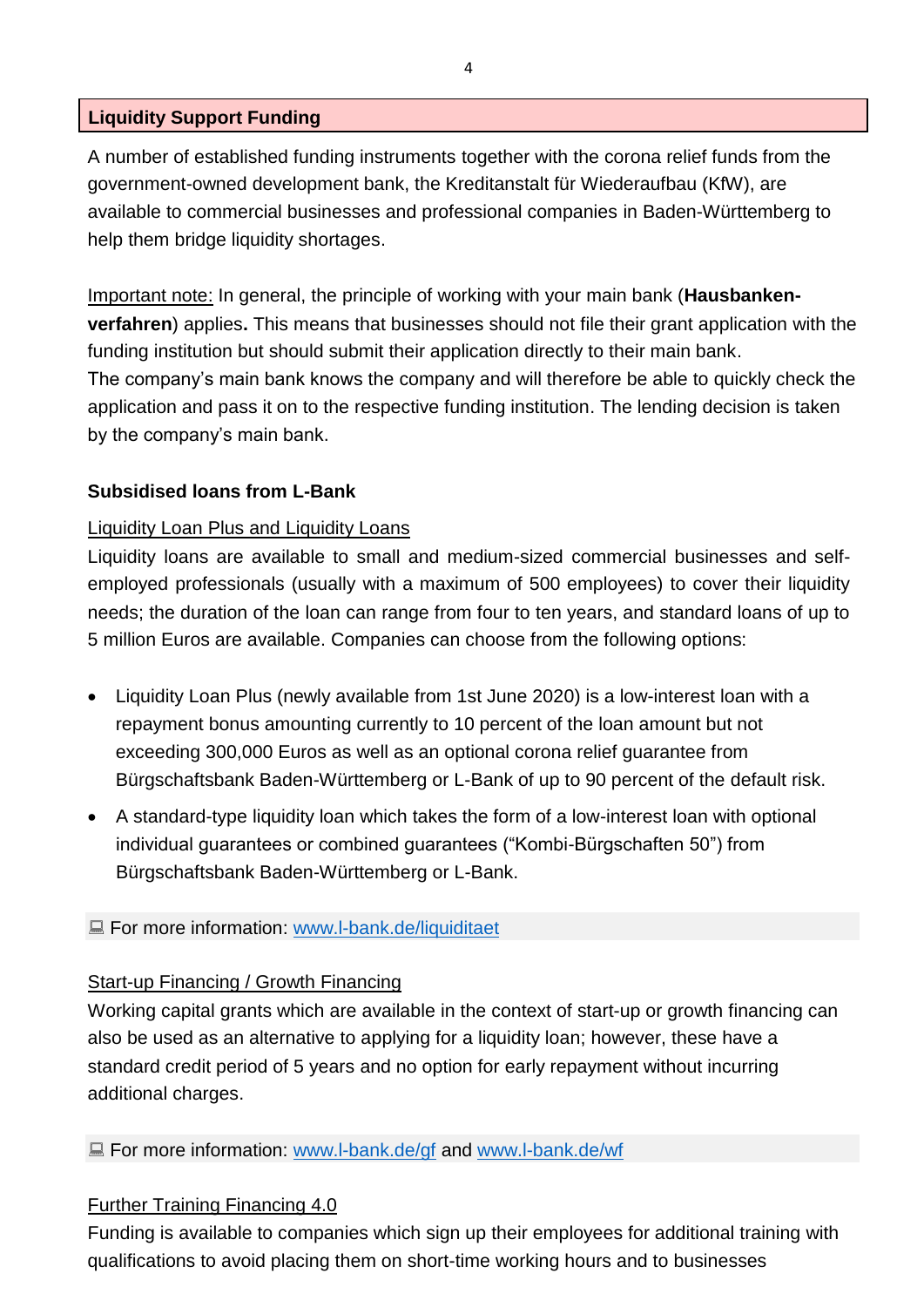which organise development and training courses for their employees to upgrade their skills by training them in new operating and digitisation processes. Low-interest financing is available for such projects in the form of three- to five-year loans from the Further Training Financing 4.0 programme provided as a lump sum (usually 20,000 Euros per employee signed up for further training).

### ■ For more information: [www.l-bank.de/wbf](http://www.l-bank.de/wbf)

# Innovation Financing 4.0

Small and medium-sized enterprises and larger medium-sized businesses can choose from among the four funding modules 'Innovative Projects', 'Digitisation Projects', 'Innovative Business Models' and 'Innovative Companies' of the Innovation Financing 4.0 programme. The loan amounts range from 10,000 to 5 million Euros and may even be as high as 25 million Euros for larger businesses.

■ For more information: [www.l-bank.de/inno](http://www.l-bank.de/inno)

Important note: All subsidised loans from L-Bank can be additionally accompanied by combined guarantees from Bürgschaftsbank.

With regard to existing subsidised loans granted to companies now temporarily unable to meet their repayment charges because of the coronavirus crisis, L-Bank offers a **suspension of repayment charges** for up to 12 months with adjustment of the remaining repayment rates while keeping the contractually agreed interest rate and the overall term of the loan unchanged. Applications to suspend repayment charges can be sent immediately and informally to L-Bank.

# **Guarantees from Bürgschaftsbank Baden-Württemberg and L-Bank**

If a company's main bank is unable to provide an affected company with a bridging loan because of insufficient collateral, then, depending on the amount of the guarantee, either Bürgschaftsbank or L-Bank may provide a guarantee for up to 90 percent of the risk.

- Bürgschaftsbank Baden-Württemberg provides guarantees for **up to 2.5 million Euros**. From 15th July 2020, **companies with up to 10 employees** can apply for immediate guarantees for loans **of up to 250,000 Euros**.
- L-Bank is responsible for guarantees **over 2.5 million Euro up to a maximum of 20 million Euros.** Individual guarantees are available in addition to the standard combined programmes.
- L-Bank handles guarantees which are backed by the state of Baden-Württemberg, i.e. guarantees amounting to **more than 20 million Euros**.

**E** For more information:<https://www.buergschaftsbank.de/hilfspaket-corona-krise> and [www.l-bank.de/corona](http://www.l-bank.de/corona)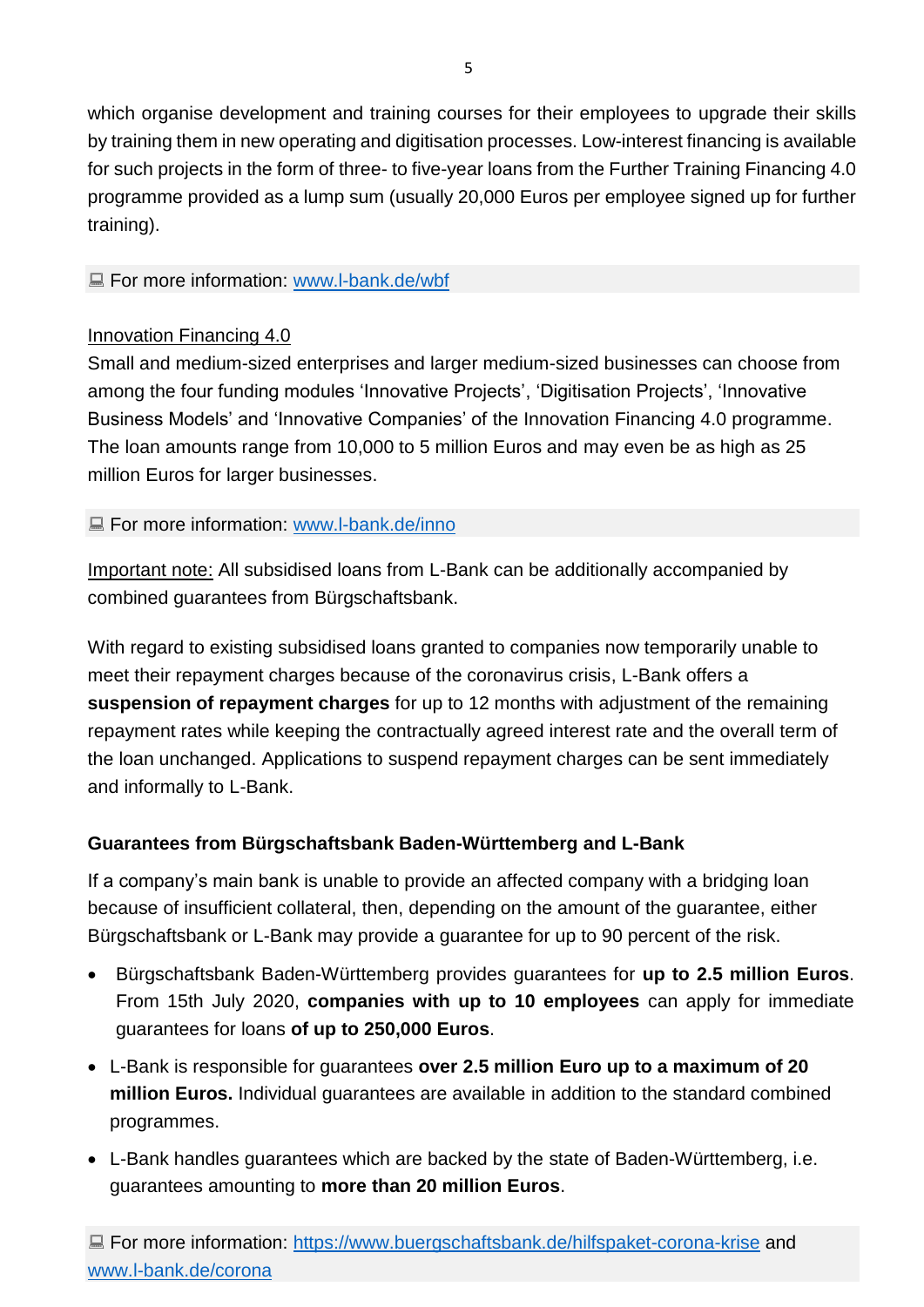# **KfW Corona Aid**

# KfW Fast-track Loans 2020

From 15th April 2020, medium-sized businesses with more than 10 employees can apply for the new KfW fast-track loan to fund purchases (investments) and running costs (operating materials). (Companies with up to 50 employees can receive a maximum of 500,000 Euros, companies with more than 50 employees a maximum of 800,000 Euros). 100 percent of the loan is secured by a guarantee backed by the German Federal Government.

# KfW Special Programme 2020

KfW has launched a special programme to back the ERP Start-Up Loan-Universal and the KfW Entrepreneur Loan (loans of up to 1 billion Euros). Loans to small and medium-sized companies (SMEs) are backed by a 90 percent release of liability towards their main bank if the business has existed for 3 years. An 80 percent release of liability can be arranged for loans to larger companies.

■ For more information on KfW Fast-track Loans 2020 and the KfW Special Programme 2020:<https://www.kfw.de/inlandsfoerderung/Unternehmen/KfW-Corona-Hilfe/>

### **Stabilisation Measures**

### Investment Fund of the State of Baden-Württemberg

On 12th May 2020, the government of the state of Baden-Württemberg agreed on a framework concept for an investment fund backed by the state of Baden-Württemberg. The aim of the investment fund is to strengthen the equity capital of small and medium-sized enterprises by improving their creditworthiness, making sure that they remain solvent in the immediate future, and ensuring that they will continue to exist beyond the end of the current crisis. To do this, the state of Baden-Württemberg will provide companies with equity capital for a limited period of time or employ equity-type financial instruments to complement other programmes.

What distinguishes this fund from the economic stabilisation fund of the German Federal Government that targets the needs of larger companies is that the investment fund of Baden-Württemberg is specifically aimed at companies located in Baden-Württemberg which had more than 50 but fewer than 250 employees in the last financial year prior to 1st January 2020, an annual turnover of not more than 50 million Euros, or a balance sheet total of not more than 43 million Euros, and which are particularly important for the economy of Baden-Württemberg.

Because of the required legal framework, setting up the fund will still take some time.

■ For more information: [https://wm.baden-wuerttemberg.de/de/service/presse-und-oeffent](https://wm.baden-wuerttemberg.de/de/service/presse-und-oeffentlichkeitsarbeit/pressemitteilung/pid/landesregierung-bringt-baden-wuerttembergischen-beteiligungsfonds-fuer-den-mittelstand-auf-den-weg/)[lichkeitsarbeit/pressemitteilung/pid/landesregierung-bringt-baden-wuerttembergischen-beteili](https://wm.baden-wuerttemberg.de/de/service/presse-und-oeffentlichkeitsarbeit/pressemitteilung/pid/landesregierung-bringt-baden-wuerttembergischen-beteiligungsfonds-fuer-den-mittelstand-auf-den-weg/)[gungsfonds-fuer-den-mittelstand-auf-den-weg/](https://wm.baden-wuerttemberg.de/de/service/presse-und-oeffentlichkeitsarbeit/pressemitteilung/pid/landesregierung-bringt-baden-wuerttembergischen-beteiligungsfonds-fuer-den-mittelstand-auf-den-weg/)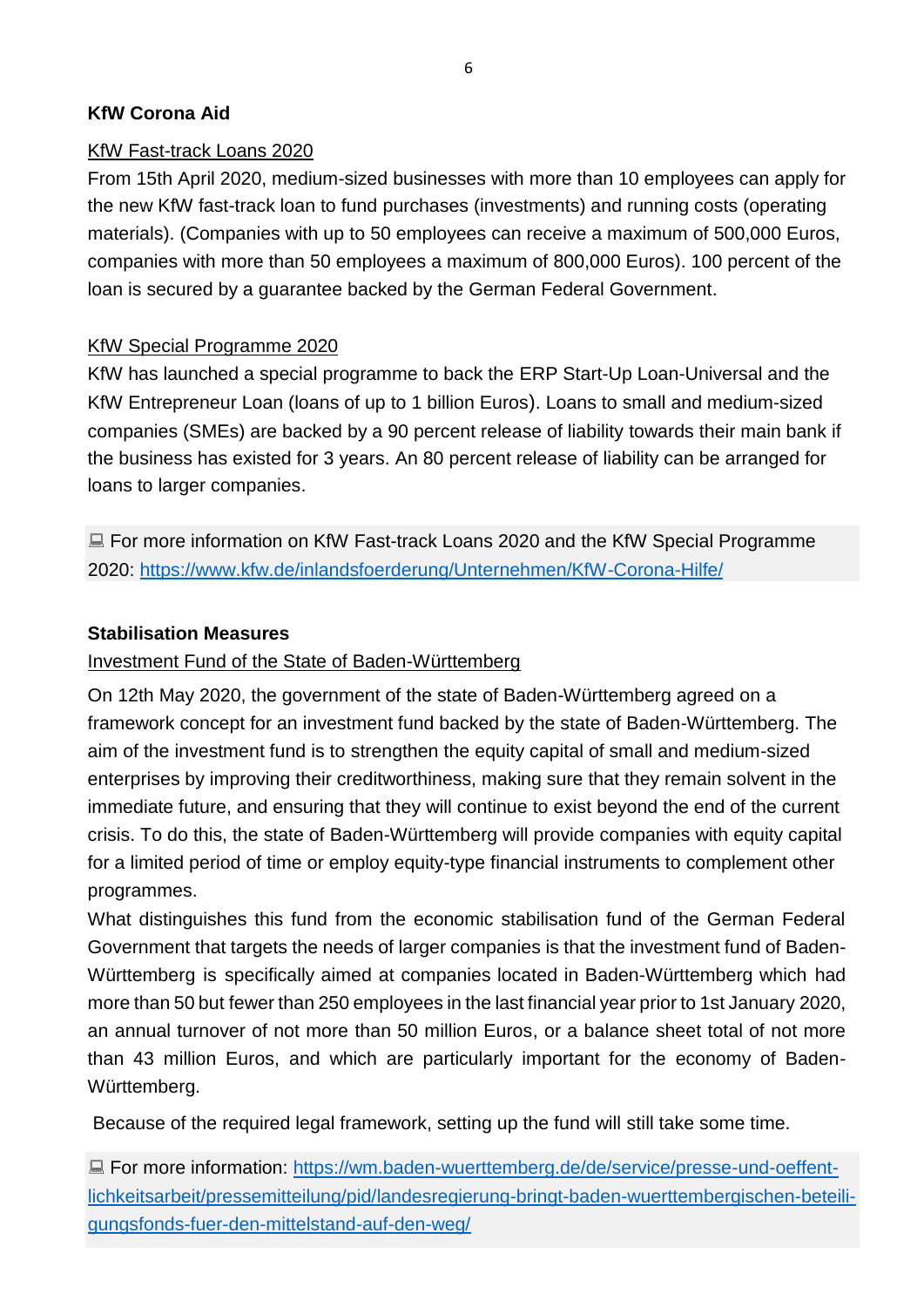# Economic Stabilisation Fund of the German Federal Government

The economic stabilisation fund aims to stabilise real-economy companies if their threatened demise would have a significant impact on Germany as an industrial location or on the German labour market. The aim of the fund is to eliminate liquidity shortages, support refinancing on the capital markets and, above all, strengthen companies' equity base. Companies which met at least two of the three following criteria in the last two fiscal years for which they filed an annual financial statement prior to 1st January 2020 are entitled to apply:

- 1) balance sheet total of more than 43 million Euros,
- 2) turnover of more than 50 million Euros,
- 3) average annual number of employees was more than 249.

■ The point of contact for this fund is the Federal Ministry for Economic Affairs and Energy: <https://www.bmwi.de/Redaktion/DE/Coronavirus/WSF/wirtschaftsstabilisierungsfonds.html>

# **Mezzanine Participation Programme**

Start-ups and new businesses often do not have a main bank and are therefore unable to fully access the coronavirus loan programmes created by the state of Baden-Württemberg and the Kreditanstalt für Wiederaufbau (KfW) while at the same time they face the issue of a sharp downturn in the numbers of private investors.

As the economic consequences of the coronavirus pandemic continue unabated, liquidity support based only on borrowed capital is no longer sufficient for medium-sized companies, as even loans which have been granted cannot make up for the losses caused by the drop in revenues. If revenues fail to materialise, this represents a significant barrier for companies trying to raise additional loan capital. The idea is to counter this threat to businesses by launching a time-limited programme to strengthen the equity of these companies.

The Mezzanine Participation Programme will be implemented in co-operation with the German Federal Government. The state of Baden-Württemberg will be providing 50 million Euros. This should generate financing of up to 250 million Euros. L-Bank will allocate funds to accredited financial intermediaries, who will pass them on to businesses in the form of convertible loans, subordinated loans and silent partnerships or even direct investments in selected cases. The German Federal Government will bear 70 percent, the state of Baden-Württemberg will bear 20 percent and the remaining 10 percent will be borne by the financial company which has implemented the partnership or finance transaction.

The programme is currently still in preparation.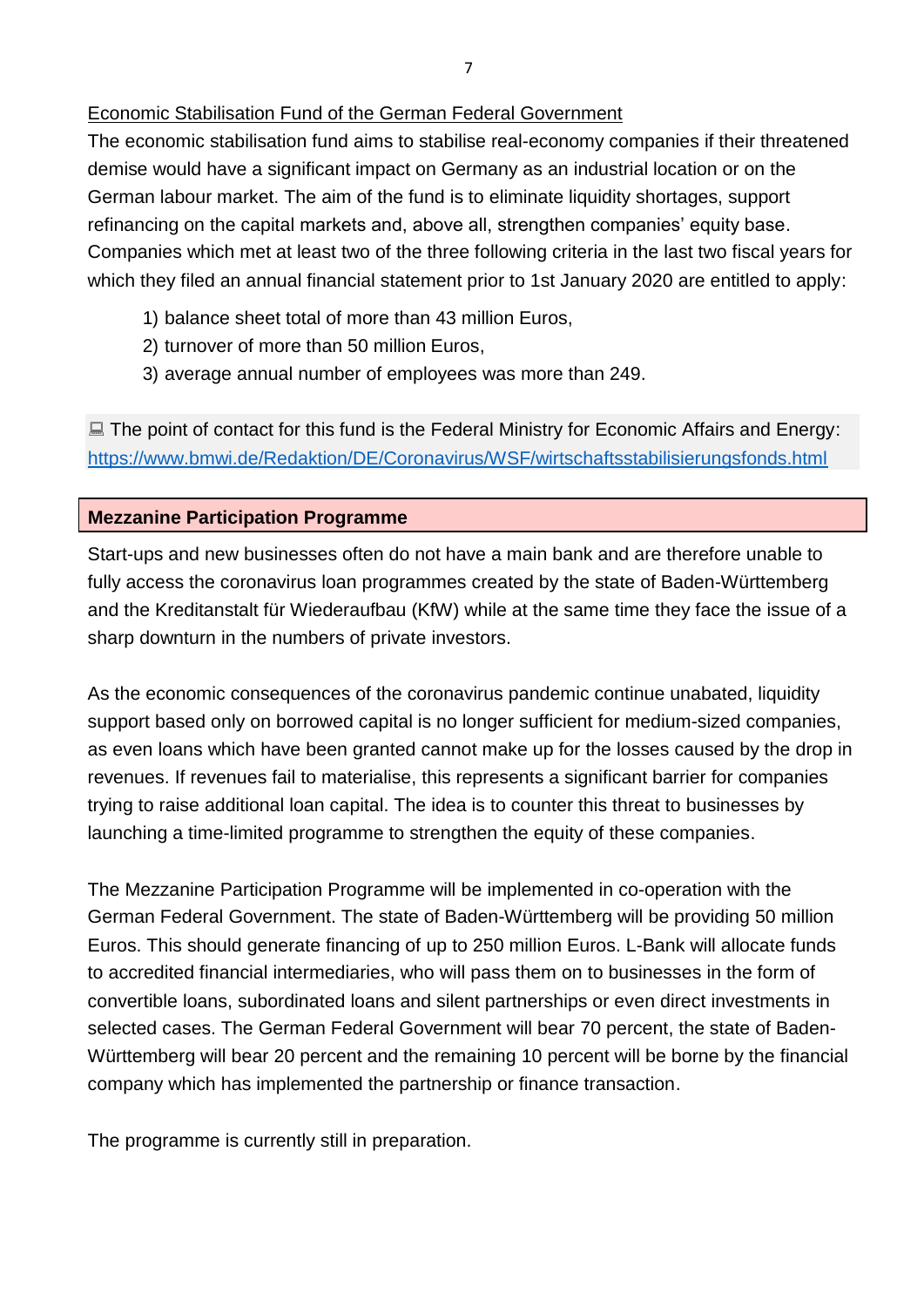#### **Short-time Working Benefits**

If a company is obliged to put employees on short time because of the global numbers of persons infected with the coronavirus and this results in a loss of wages or salary, then employees on short time may be entitled to receive short-time working benefits. Employers must apply for short-time working compensation for their employees.

The German Federal Government and the legislature have since enacted special provisions and relief measures to allow employees to obtain short-time working benefits. These relief measures became effective retroactively starting on March 1st and will also be paid out retroactively. The point of contact is the local job centre. The most important changes are specifically listed below:

- Employees are eligible for short-time working benefits if at least 10 percent of employees working for a company have had a loss of earnings of more than 10 percent.
- Up to 100 percent of social insurance contributions for the reduced working hours may be reimbursed.
- Agency workers can also be put on reduced hours and may be entitled to receive shorttime working benefits.
- Employees on reduced working hours must not accrue negative hours on their working time account.

The standard conditions which entitle employees to receive short-time working benefits still apply.

### Information about the amount of short-time working benefits:

From May 2020, short-time working benefits will be progressively increased as follows: persons receiving short-time working benefits because they are only working 50 percent or less of their standard working hours will receive an increase rising to 70 percent or 77 percent (for households with children) from the 4th month of drawing benefits and rising to 80 percent or 87 percent (for households with children) from the 7th month of drawing short- time working benefits, but only until the end of 2020 at the very latest.

### Increase in the supplementary income limit:

The supplementary income limit for employees receiving short-time working benefits has been increased. From May 1st, employees are allowed to earn a supplementary income as long as it does not exceed their full monthly income prior to drawing short-time working benefits. This option is available to persons working in all professions or trades. This provision only applies until the end of the year.

### Note: the short-time working benefits period has been extended:

The period during which persons may receive short-time working benefits has been extended to 21 months. However, this only applies to employees whose right to claim short-time working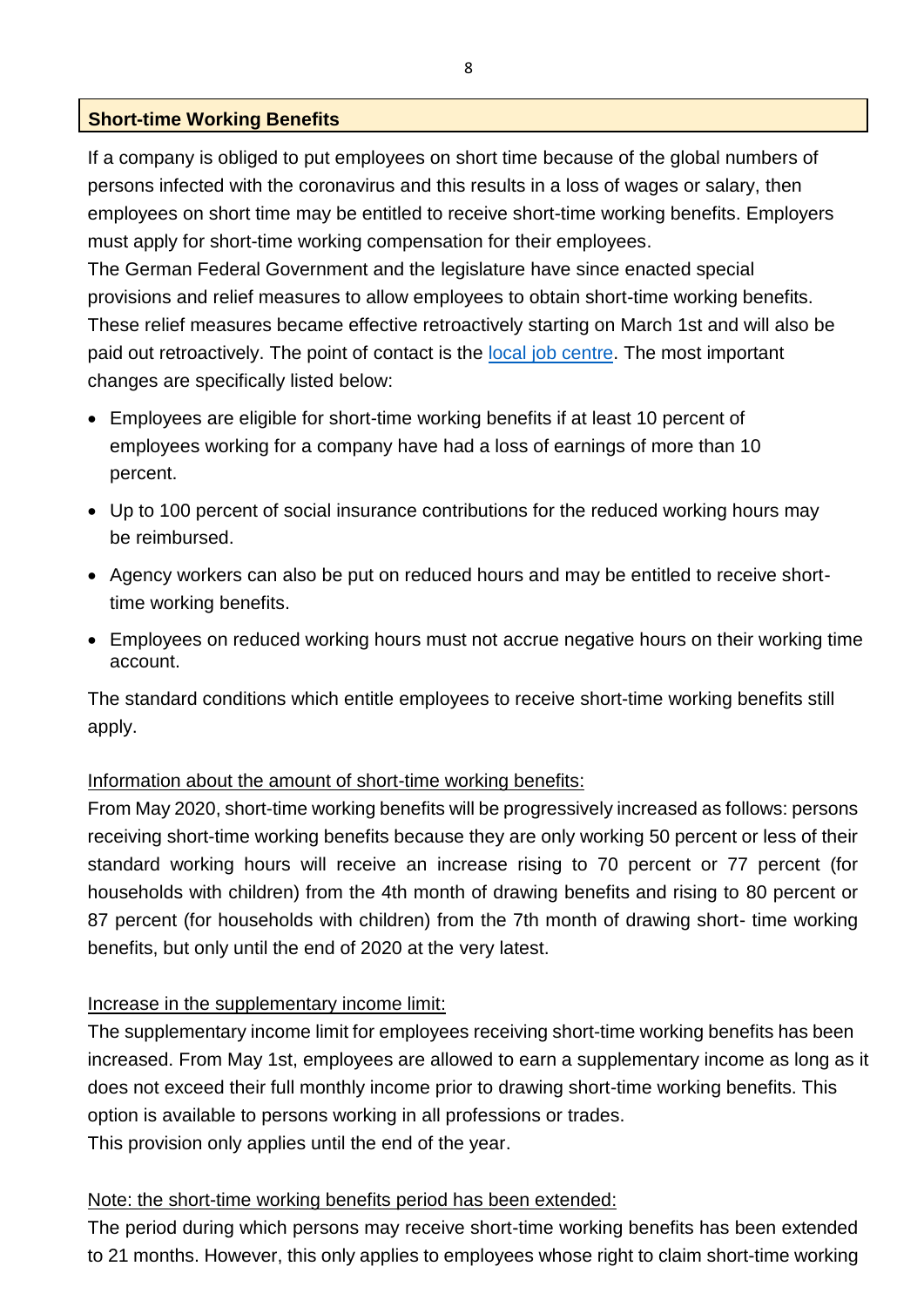benefits arose prior to 31st December 2019. It should also be noted that this extended period will end on 31st December 2020 at the latest. This means that only employees whose right to claim benefits for the maximum period of 21 months arose before 1st April 2019 will benefit from the extension. Employees drawing short-time working benefits who only became entitled to receive benefits in 2020 will only receive benefits for the statutory period of 12 months.

**Important note:** Companies must first inform the local job centre that they are putting their employees on short time. Employees may only apply for short-time working benefits after their company has informed the job centre.

 $\Box$  All information, printed forms and video tutorials are available online at: [https://www.ar](https://www.arbeitsagentur.de/news/corona-virus-informationen-fuer-unternehmen-zum-kurzarbeitergeld)[beitsagentur.de/news/corona-virus-informationen-fuer-unternehmen-zum-kurzarbeitergeld](https://www.arbeitsagentur.de/news/corona-virus-informationen-fuer-unternehmen-zum-kurzarbeitergeld)

#### **Tax Relief**

Together with the ministries of finance of the German federal states, the [German](https://www.bundesfinanzministerium.de/) Federal Ministry of Finance has approved a number of fiscal measures to support companies affected by the spread of the virus. These measures include deferring payments of taxes due, adjusting advance payments, and alleviating enforcements.

Companies wishing to avail themselves of fiscal relief measures for businesses should contact their [local tax office.](https://finanzamt-bw.fv-bwl.de/%2CLde/Startseite/Finanzaemter/Auswahl)

 $\Box$  An overview of frequently asked questions and answers (e.g., fiscal questions about short-time work or the tax deductibility of costs) is available here: https://fm.badenwuertte[mberg.de/de/ministerium/corona/faq-steuern/](https://fm.baden-wuerttemberg.de/de/ministerium/corona/faq-steuern/)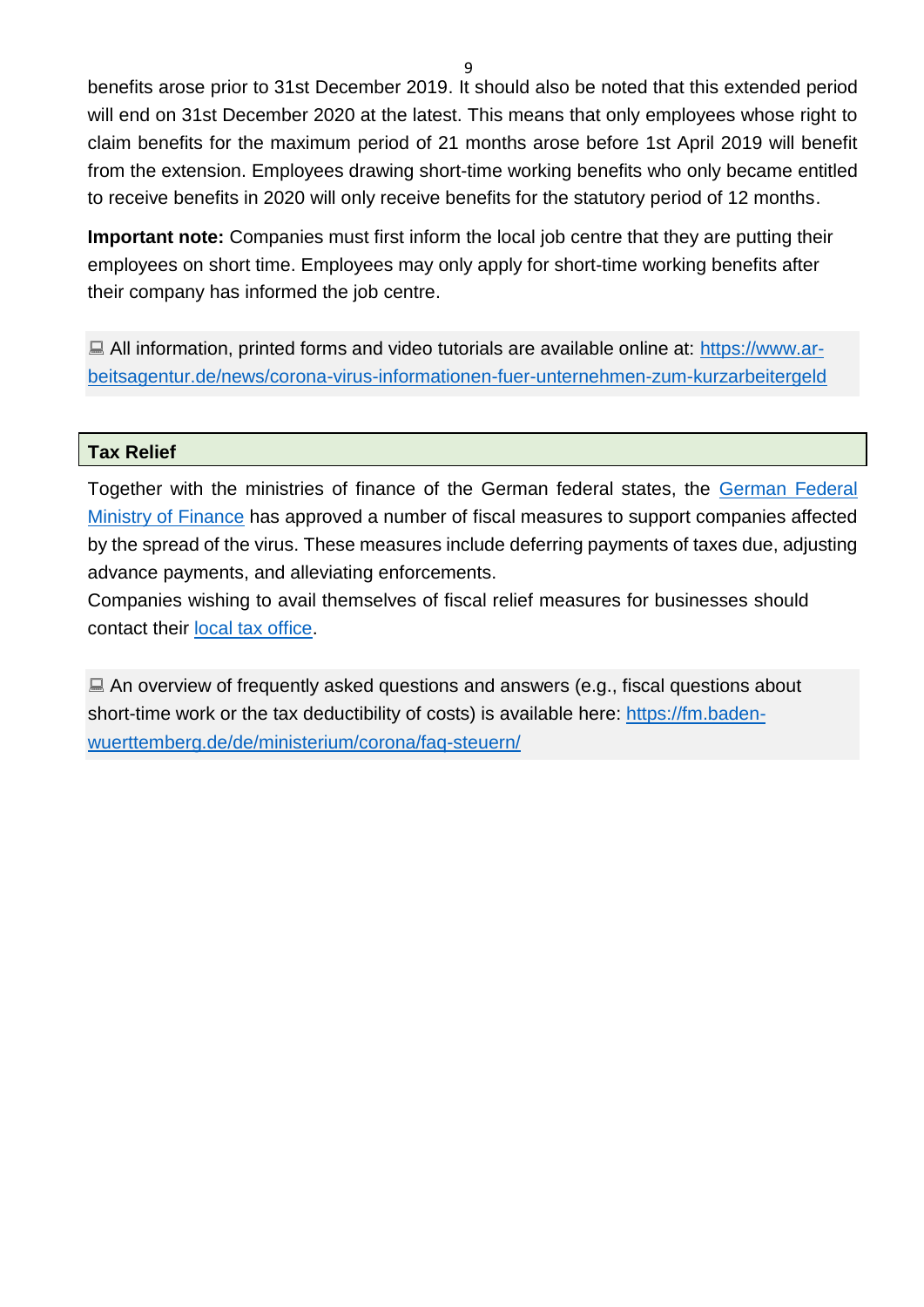# **Corona Crisis Consultation Services**

To counteract the impact of the coronavirus pandemic, the Ministry of Economic Affairs, Labour and Housing of Baden-Württemberg has set up an additional support measure in the form of corona crisis consultation services for small and medium-sized enterprises and self-employed individuals and professionals in Baden-Württemberg.

The aim is to provide free consultations which can be used to assess the company's commercial situation, evaluate its options for ensuring liquidity, and develop a strategy which will allow the business to cope with the crisis. Businesses can avail themselves of up to four days of consultations. The Ministry of Economic Affairs, Labour and Housing has commissioned RKW Baden-Württemberg, the consultancy and business development agency for trade and small and medium-sized enterprises BWHM, and the DEHOGA consultations and management consultancy of the trade associations of Baden-Württemberg with providing corona crisis management services. Interested companies can contact the advisory services directly. At the initial meeting, the company's eligibility for support will be determined, its consultancy needs will be analysed, and the company will be put in touch with a suitable restructuring and crisis management expert.

For more information, please go to:

- RKW Baden-Württemberg: <https://www.rkw-bw.de/>
- BWHM Beratungs- und Wirtschaftsförderungsgesellschaft für Handwerk und Mittelstand[:](https://www.bwhm-beratung.de/) <https://www.bwhm-beratung.de/>
- DEHOGA Beratung: [https://www.dehogabw.de/informieren/branchenthemen/coronavi](https://www.dehogabw.de/informieren/branchenthemen/coronavirus/corona-krisenberatung.html)[rus/corona-krisenberatung.html](https://www.dehogabw.de/informieren/branchenthemen/coronavirus/corona-krisenberatung.html)
- Unternehmensberatung Handel (consultancy for trade associations) Ein Unternehmen der Handelsverbände in Baden-Württemberg:<https://www.foerdermittel-handel.de/>

### **Contact Offices for Securing Supply Chains**

In co-operation with the federal states and a number of other organisations, the German Federal Ministry for Economic Affairs and Energy has set up a network of contact offices to help secure supply chains. The aim is to ensure that the manufacturing and delivery of primary products will run smoothly again, where possible. The contact office set up by the Ministry of Economic Affairs, Labour and Housing of Baden-Württemberg and the CCI for the region of Stuttgart in the context of this initiative deals both with problems in connection with the manufacture and supply of primary products and with general problems associated with the supply of raw materials.

 $\Box$  For specific questions about the economy, please contact the CCI using this e-mail address: [kontaktstelle-lieferketten@stuttgart.ihk.de.](mailto:kontaktstelle-lieferketten@stuttgart.ihk.de) The Ministry for Economic Affairs is the primary contact for the network of the Federal Ministry of Economic Affairs and Energy; other agencies of the Federal Government, the federal states and the relevant economic organisations can be contacted using the central e-mail address [kontaktstelle](mailto:kontaktstelle-lieferketten@wm.bwl.de)[lieferketten@wm.bwl.de.](mailto:kontaktstelle-lieferketten@wm.bwl.de)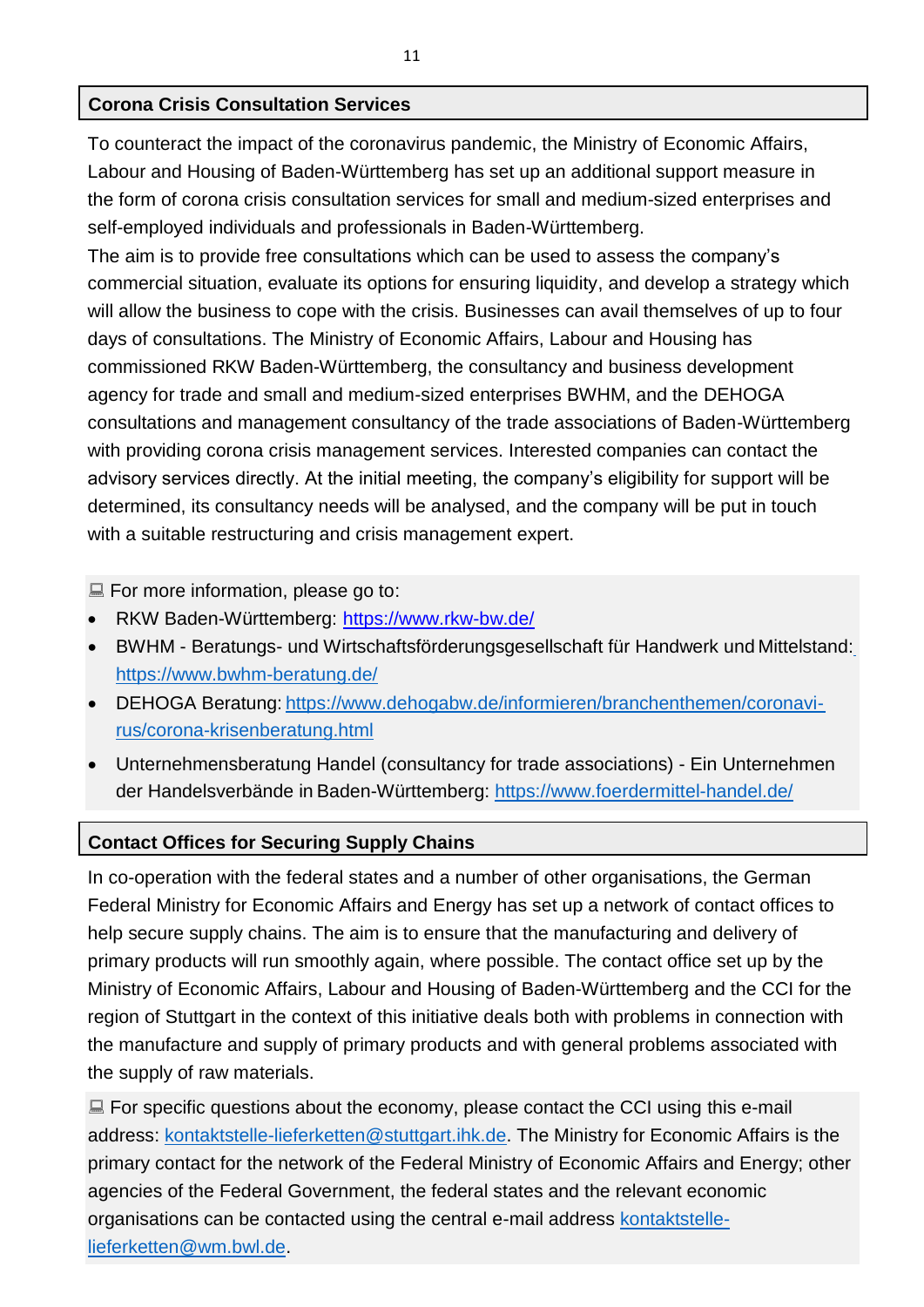# **Support Programme "Apprentices in Partner Companies – Share the Training"**

By supporting inter-agency vocational training, the aim is to create flexible solutions which will ensure that the introduction of short-time working hours will not have a detrimental impact on the quality of training. Companies that train apprentices but cannot offer the complete range of training on their own and therefore provide joint training in co-operation with other companies will be supported by a bonus payment. Because of the current situation, the conditions for businesses who have had to introduce short-time work have been simplified: instead of the 20 weeks spent in a partner company (which is usually a mandatory part of the required training of apprentices), funding will still be available as long as the apprentice spends at least four weeks of his training in a partner company during the short-time working period. The company will receive a one-off payment of 1000 Euros.

 $\Box$  All information on programmes and how to apply is available at: [https://wm.baden](https://wm.baden-wuerttemberg.de/de/service/foerderprogramme-und-aufrufe/liste-foerderprogramme/azubi-im-verbund-ausbildung-teilen/)[wuerttemberg.de/de/service/foerderprogramme-und-aufrufe/liste-foerderprogramme/azubi](https://wm.baden-wuerttemberg.de/de/service/foerderprogramme-und-aufrufe/liste-foerderprogramme/azubi-im-verbund-ausbildung-teilen/)[im-verbund-ausbildung-teilen/](https://wm.baden-wuerttemberg.de/de/service/foerderprogramme-und-aufrufe/liste-foerderprogramme/azubi-im-verbund-ausbildung-teilen/)

#### **"Start-up BW Pre-Seed" expanded into "Start-up BW Pro-Tect"**

The Ministry for Economic Affairs, Labour and Housing is supporting start-ups during the coronavirus crisis with its funding programme "Start-up BW Pro-Tect". Start-up BW Pro-Tect is an expansion of the early-stage start-up programme "Start-up BW Pre-Seed," a unique funding and support programme only available in Baden-Württemberg. Start-up BW Pro-Tect focuses on crisis-stricken start-up companies which have already successfully completed their first round of funding. Funding is made available in the form of a convertible loan which can be used to cover an initial capital requirement of up to 200,000 Euros (or up to 400,000 Euros in justified exceptional cases), 80 percent of which is provided by the state of Baden-Württemberg and 20 percent of which must be provided by private co-investors. The conditions for receiving funding are:

- The need for additional liquidity must be a consequence of the negative impact of the coronavirus crisis.
- The start-up company must have been set up not more than five years ago.
- The company must not have raised more than three million Euros equity capital.
- The start-up must have a growth-oriented business model with an innovative product development or application at its core (e.g., AI applications, platform technologies, ecommerce, smart green technologies, Industry 4.0 or the life sciences).
- The recommendation and mentoring must come from a Start-up BW accelerator or a programme partner of Start-up BW Pre-Seed.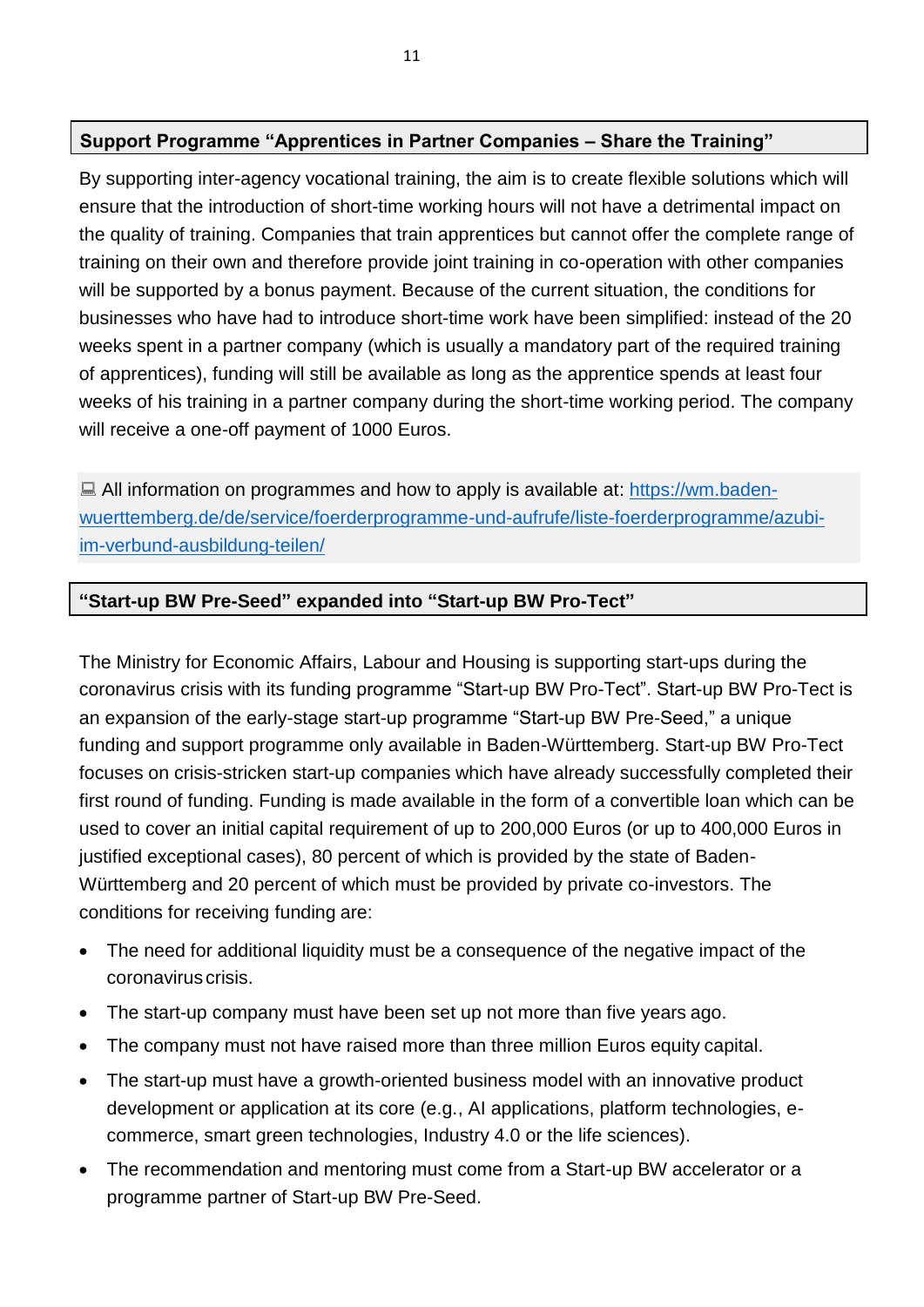- Private co-investors must continue to provide at least 20 percent of the start-up funding on the same terms as the state of Baden-Württemberg.
- The amount of funding provided is calculated based on the company's "cash burn", i.e., its ongoing cash expenses minus any sales revenues in the next six months.

■ Information about the programme is available here: [www.startupbw.de/pro-tect](http://www.startupbw.de/pro-tect)

### **Support Package of the German Federal Government for Start-ups**

In principle, start-ups can additionally access all of the support measures of the coronavirus support package of the German Federal Government. However, traditional financial instruments are often unsuited to the needs of start-up companies, young technology companies, and small enterprises. In many cases, because of their young age and generally very innovative business models, these companies will not meet the requirements imposed by their main bank on borrowers. For this reason, the German Federal Government has set up a package of measures amounting to 2 billion Euros, which rests on two pillars:

### Pillar 1: The Corona Matching Facility:

Both KfW Capital and European investment funds provide private venture capital funds with additional public resources using the new Corona Matching Facility (CMF). This is to ensure that investors will provide funding to highly innovative, promising start-ups even during the coronavirus crisis. The aim is to help relatively young companies to continue growing their business even in the current economic climate. The resources provided by individual funds must match the funding from the CMF on an equal footing without additional government aid, with funding provided at a maximum ratio of 70 to 30 (public to private financing); individual financing rounds can receive a maximum of 50% of their funding from the CMF. In addition, funding from the 2 billion Euros package of measures will be made available through the two public venture capital funds High-Tech Gründerfonds (HTGF) and coparion, with this funding earmarked for direct investment in start-up companies.

**■ Information about the Corona Matching Facility: [https://kfw-capital.de/corona-matching](https://kfw-capital.de/corona-matching-fazilitaet/)**[fazilitaet/](https://kfw-capital.de/corona-matching-fazilitaet/)

### Pillar 2 for start-ups and small companies (without access to Pillar 1):

Other means of securing funding for start-ups and small enterprises which are unable to access the Corona Matching Facility are being created. The federal states in Germany will be working closely together, as will their respective regional organisations (see the **Mezzanine Participation Programme**).

■ For more information: [https://www.kfw.de/inlandsfoerderung/Unternehmen/KfW-Corona-](https://www.kfw.de/inlandsfoerderung/Unternehmen/KfW-Corona-Hilfe/Start-ups.html)[Hilfe/Start-ups.html](https://www.kfw.de/inlandsfoerderung/Unternehmen/KfW-Corona-Hilfe/Start-ups.html)